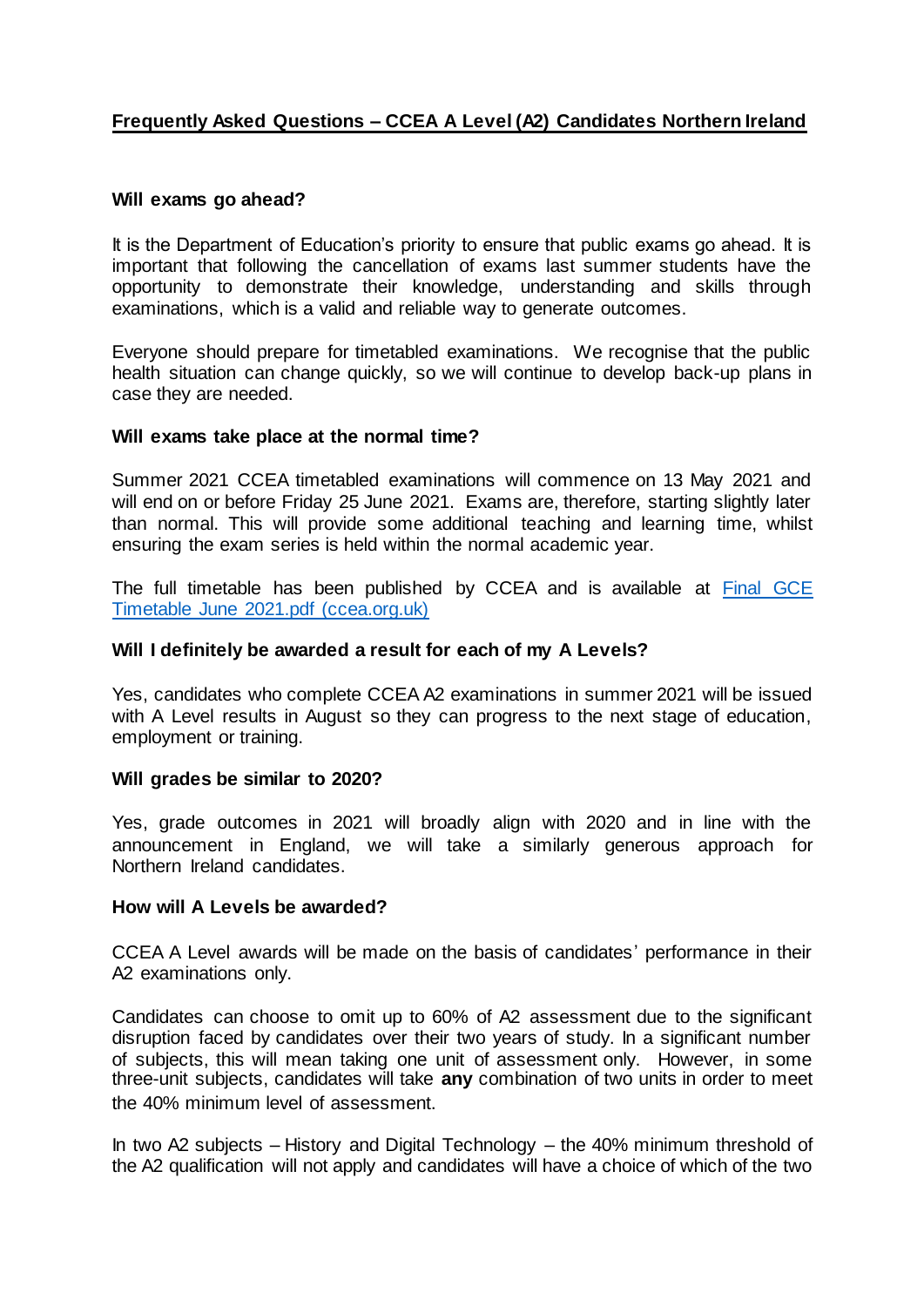units to be assessed in. This is to ensure candidates in these two subjects are permitted a choice of units to be assessed in, as with all other subjects.

Candidates will take a unit or units selected by their school or college. This provides significant flexibility for schools and colleges to take account of the areas where the course has been covered to date and where learning has been least disrupted.

Candidates can continue to take all A2 units if they wish to do so.

There are different arrangements for qualifications offered by English and Welsh Examination Boards and your school will be able to explain the arrangements for these qualifications.

### **Will there be parts of the course I won't be examined on?**

Yes, in every subject your school can select at least one unit to be omitted from the assessment.

In the majority of subjects, candidates will only need to take one unit of assessment, however, in some subjects with more than two A Level units, candidates will take any combination of units in order to meet the 40% minimum requirement.

This option provides significant mitigation for lost face-to-face teaching time and ongoing disruption. It also supports teachers and students in their preparation for examinations by allowing specific content to be prioritised by schools and relieves pressure to finish courses in the event of further lost face-to-face teaching time.

Your school and the class teacher will let you know exactly what will now be required in each qualification. Details will also be available on CCEA's website.

# **If I take all my A2 exams, can I pick my score or grade based on the unit I performed best in?**

No, if you choose to take all units of assessment, your grade will be awarded based on all units completed.

### **Can controlled assessment contribute to my qualification?**

Yes, controlled assessment can be chosen as the unit or units of assessment.

### **Will we still be taught everything**?

These changes significantly reduce the content which will be assessed, however, schools will be encouraged to cover as much of the specification as possible to support progression.

### **How will you work out my grade?**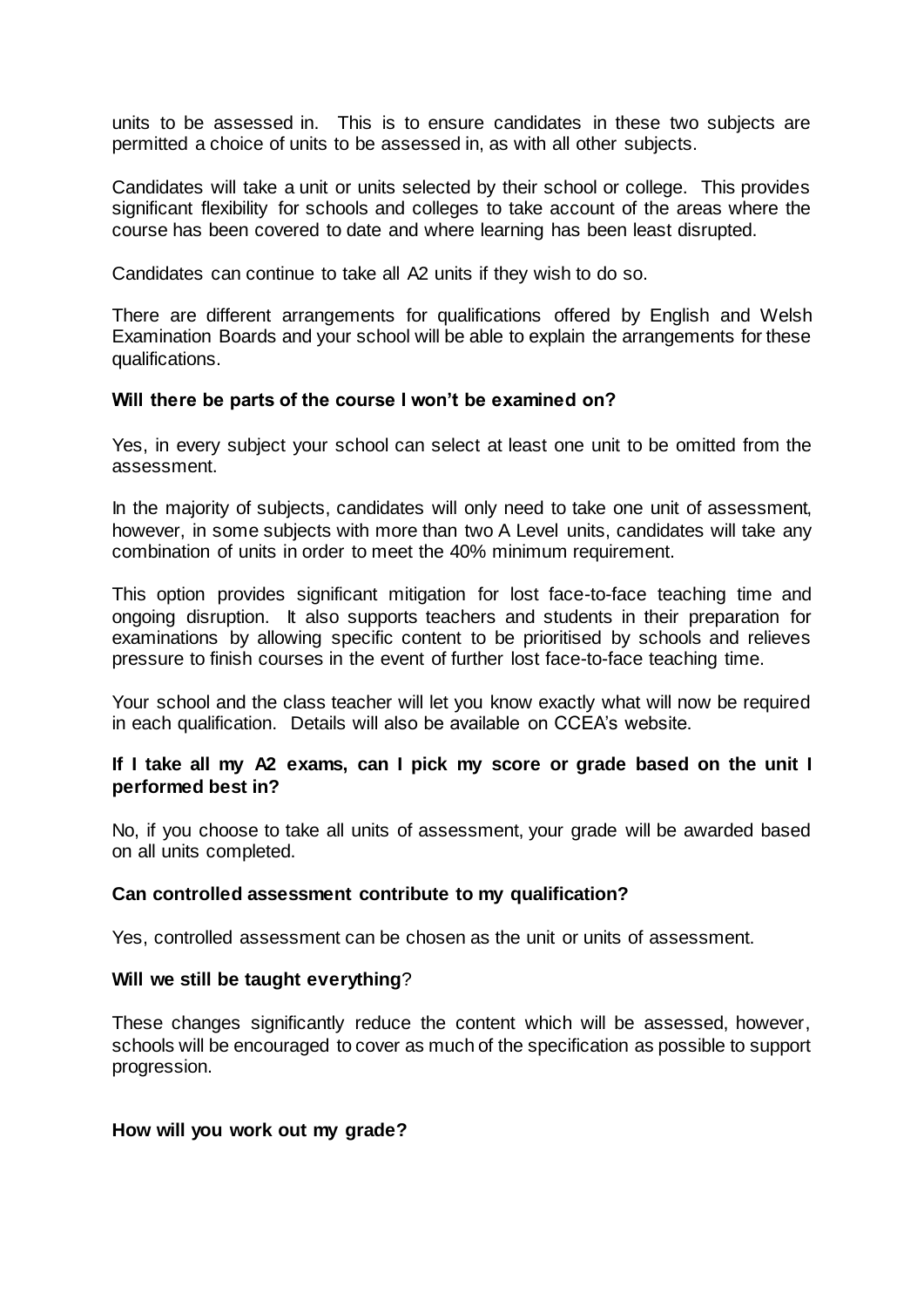CCEA will simply scale a candidate's Uniform Mark Scale (UMS) score for the unit or units they have completed to arrive at an overall total for the qualification. This means candidates are always awarded an outcome based on their own performance in the unit or units they have taken.

Where candidates sit a single unit, they will always be awarded the grade achieved in that unit.

Where a candidate sits two or more units, they will as normal be awarded a UMS score from the weighted average of their scores in the units they sat.

## **Will my scores be lowered by CCEA?**

No, your overall outcome will be determined by your performance in the unit or units you sit.

## **Will the AS Grades I was awarded in August 2020 count towards my A Level grade?**

No, the AS award in 2020 will not form part of the A Level award in 2021.

CCEA considered a range of approaches in which the AS grades awarded this year could be recognised as part of the A Level awarding process. However, it is not possible to implement this equitably or fairly.

### **Can I take my AS exams, which I was due to sit in summer 2020?**

Whilst candidates can of course take AS examinations, the AS outcomes will **not** count towards their overall A Level grade, which will be based on A2 outcomes only.

### **What if the health situation gets worse and schools have to close?**

The Department has removed as much assessment as possible to take account of ongoing disruption and ensure candidates feel confident in the units on which they are examined.

The public health situation can change quite quickly. CCEA has been asked to have back-up arrangements that can be activated if needed. These will be in place so students can complete their qualifications.

### **Are these qualifications less valuable?**

Absolutely not. The level of demand for the qualifications is the same as in previous years. Higher Education providers and employers will see these as valid qualifications. Schools and learners should cover as much content as is possible to facilitate progression. There is simply less assessment, to allow schools and learners the opportunity to manage in the disruption caused by the pandemic.

### **What about non-CCEA GCSEs or A Levels?**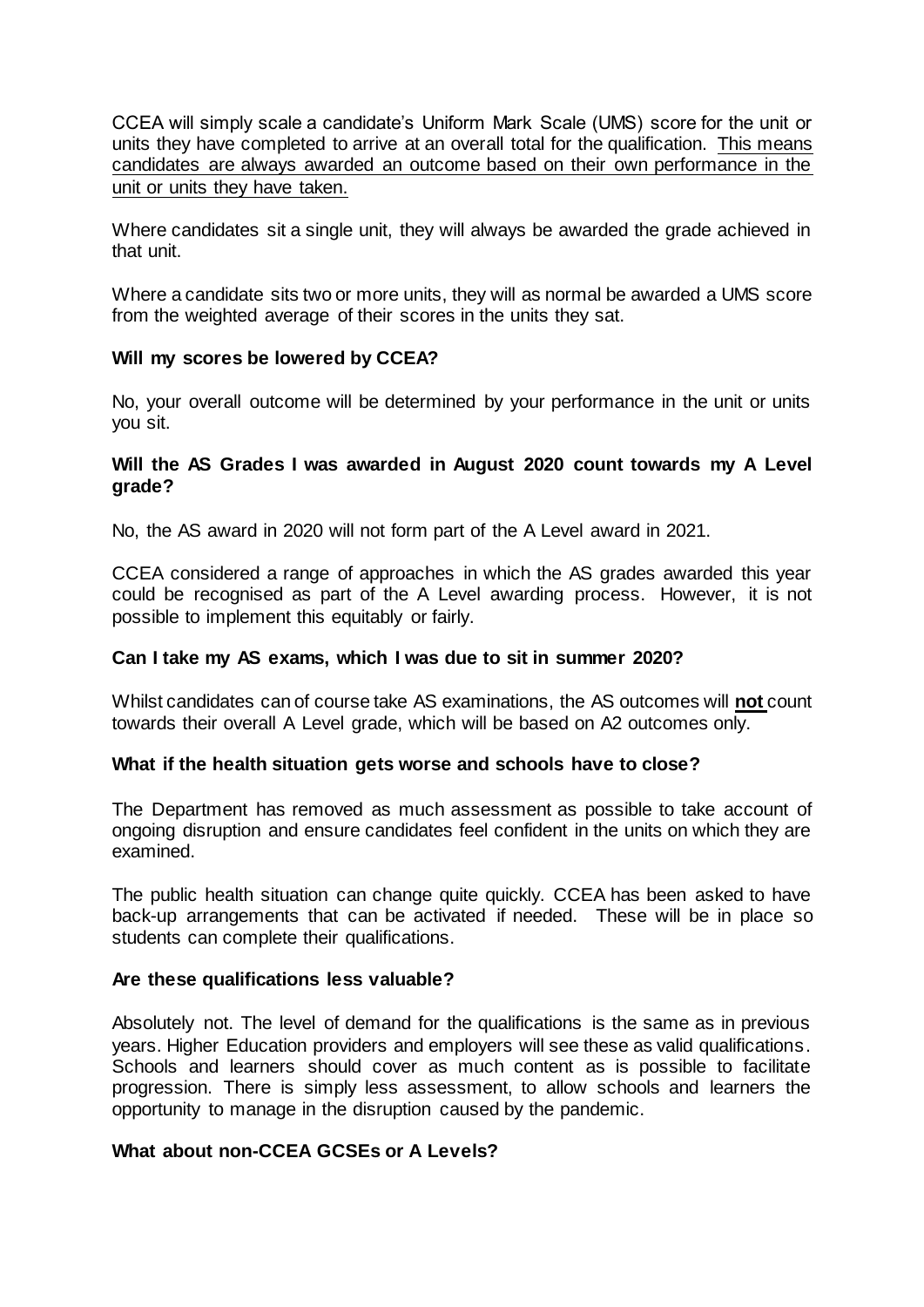Your school will let you know if you are taking qualifications with non-CCEA awarding organisations and provide you with details about these qualifications.

We are urgently seeking clarification on how Welsh (WJEC) qualifications taken by NI candidates will be awarded in 2021 and this information will be communicated to schools as soon as possible.

### **What if I miss my exam due to illness or self-isolation?**

CCEA will run a reserve series in July 2021 for A2 candidates who miss timetabled examinations through illness or self-isolating. This means that if you miss all timetabled examinations for a subject through illness or self-isolation, and there is no coursework component, you will be able to complete additional timetabled examinations to receive an outcome.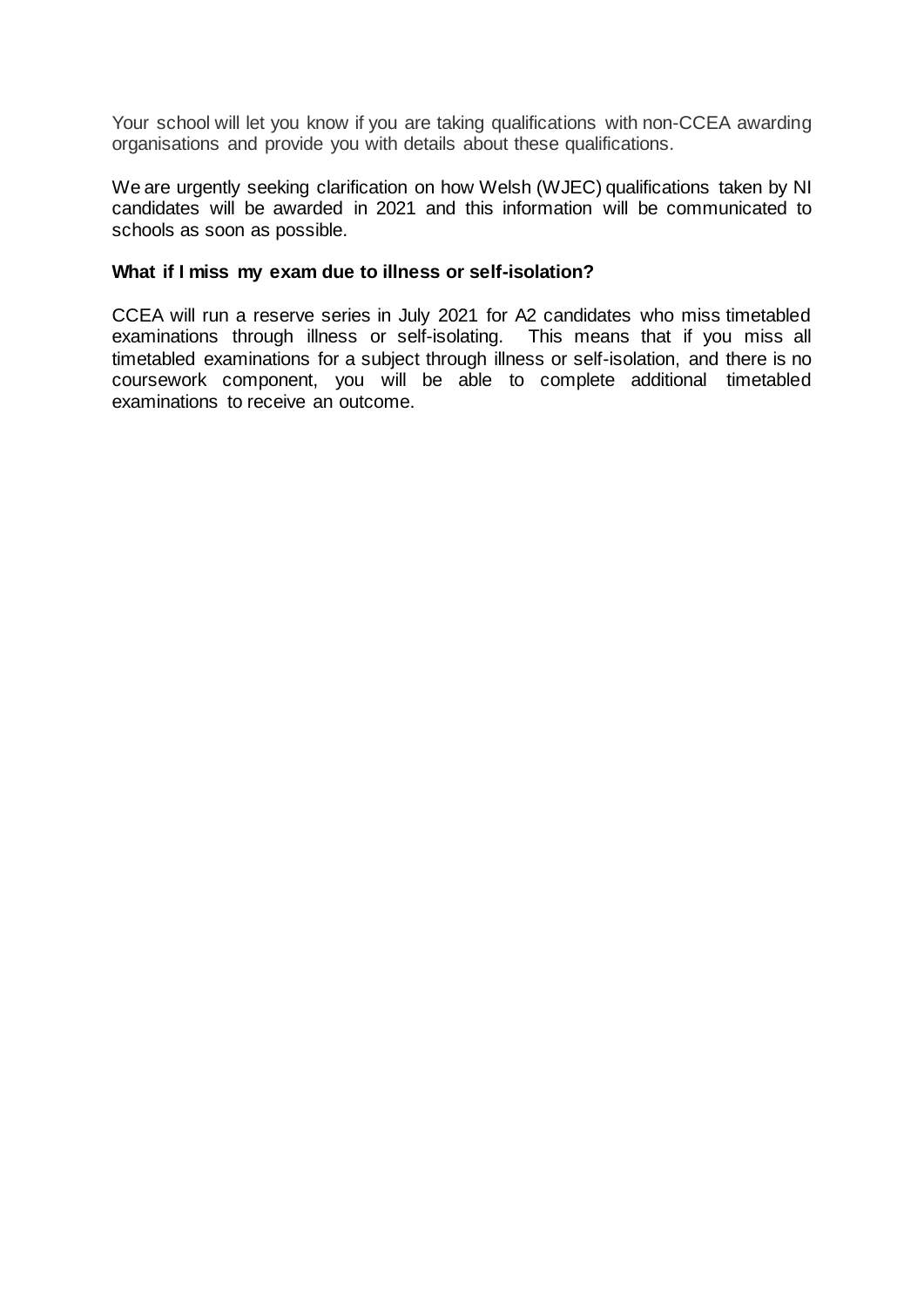# **Frequently Asked Questions – CCEA AS Level Candidates Northern Ireland**

## **Will exams go ahead?**

It is the Department of Education's priority to ensure that public exams go ahead. It is important that following the cancellation of exams last summer students have the opportunity to demonstrate their knowledge, understanding and skills through examinations, which is a valid and reliable way to generate outcomes.

Everyone should prepare for timetabled examinations. We recognise that the public health situation can change quickly, so we will continue to develop back-up plans in case they are needed.

## **Will exams take place at the normal time?**

Summer 2021 CCEA timetabled examinations will commence on 13 May 2021 and will end on or before Friday 25 June 2021. Exams are, therefore, starting slightly later than normal. This will provide some additional teaching and learning time, whilst ensuring the exam series is held within the normal academic year.

The full timetable has been published by CCEA and is available at [Final GCE](https://ccea.org.uk/downloads/docs/ccea-asset/Curriculum/Final%20GCSE%20Timetable%20June%202021.pdf)  [Timetable June 2021.pdf \(ccea.org.uk\)](https://ccea.org.uk/downloads/docs/ccea-asset/Curriculum/Final%20GCSE%20Timetable%20June%202021.pdf)

## **Will my AS scores count towards my A Level in 2022?**

Yes, it is anticipated AS outcomes from 2021 will account for 40% of the overall A Level award in 2022.

### **Will I definitely be awarded a result for my AS Levels?**

Yes, candidates who sit CCEA AS examinations in summer 2021 will have AS Level outcomes awarded in August 2021.

### **How will AS Levels be awarded?**

Within AS qualifications, candidates can choose to omit up to 60% of the formal assessent. In the majority of subjects, this will mean taking one unit of assessment only. However, in some subjects candidates will take any combination of two units in order to meet the minimum level of assessment.

Candidates will take a unit or unit(s) selected by their school. This provides significant flexibility for schools to take account of the areas where the course has been covered to date and where learning has been least disrupted.

Candidates can continue to take all AS units if they wish to do so.

There are different arrangements for qualifications offered by English and Welsh Examination Boards and your school will be able to explain the arrangements for these qualifications.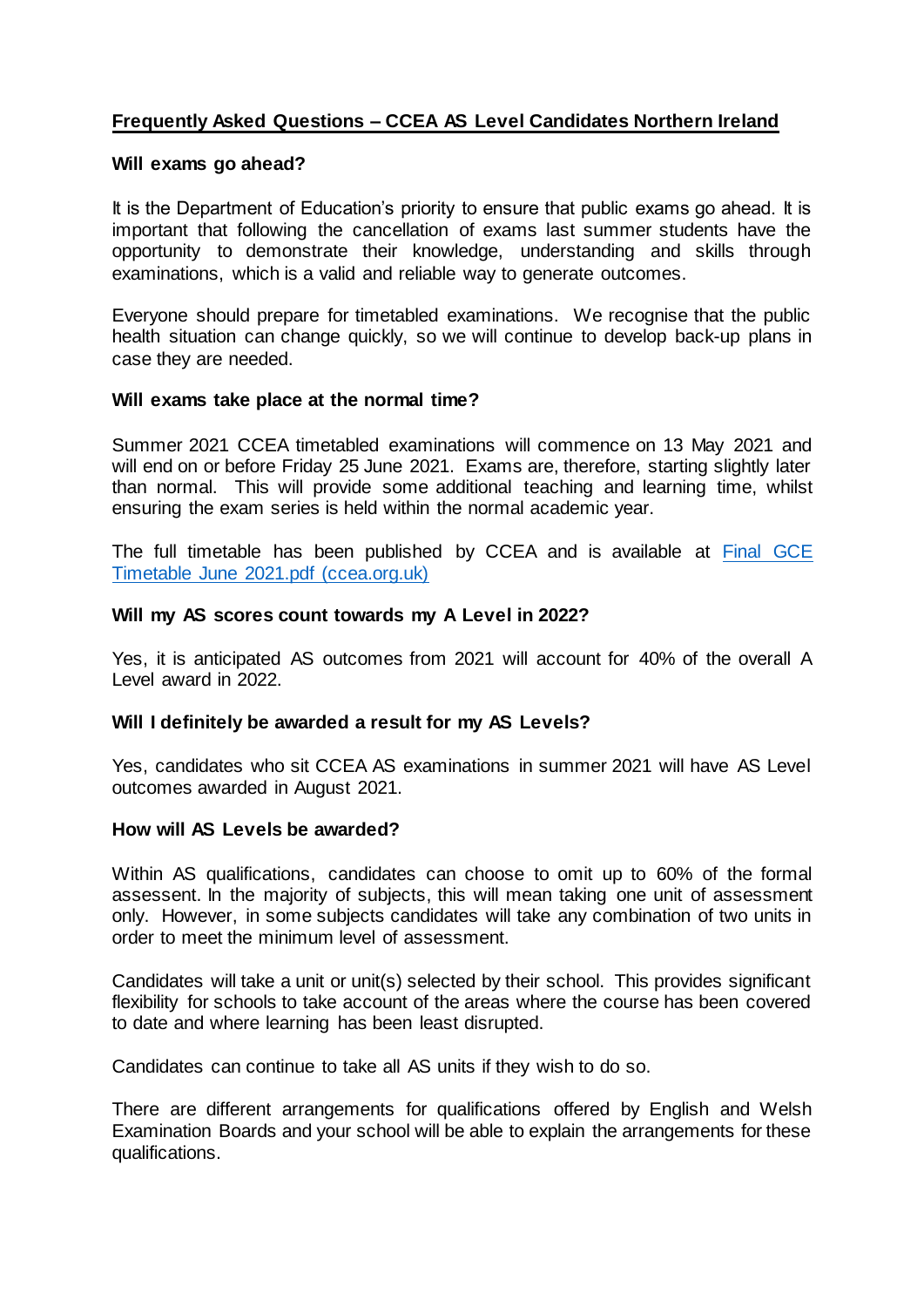# **If I take all my AS exams, can I pick my score or grade based on the unit I performed best in?**

No, if you choose to take all units of AS assessment, your grade will be awarded based on all units.

# **Can controlled assessment contribute to my qualification?**

Yes, controlled assessment can be chosen as the unit or units of assessment.

## **Will there be parts of the course I won't be examined on?**

Yes, in every subject your school can select at least one unit to be omitted from the assessment. In the majority of subjects, candidates will only need to take one unit of assessment, however, in some three unit subjects, candidates will take any combination of two units to meet the 40% minimum required of the AS qualification.

This option provides significant mitigation for lost face-to-face teaching time and ongoing disruption. It also supports teachers and students in their preparation for exams by allowing specific content to be prioritised by schools and relieves pressure to finish the course in the event of further lost face-to face teaching time.

Your school and class teacher will let you know exactly what is now required in each qualification. Details will also be available on CCEA's website.

### **Will we still be taught everything**?

These changes significantly reduce the content which will be assessed, however, schools will be encouraged to cover as much of the specification as possible to support progression.

# **How will you work out my grade?**

CCEA will simply scale a candidate's Uniform Mark Scale (UMS) score for the unit or units they have completed to arrive at a score out of the total marks available for the qualification.

## This means that candidates are always awarded a grade based on their performance in the units they have taken.

Where candidates sit a single unit, they will always be awarded the grade achieved in that unit.

Where a candidate sits two or more units, they will be awarded a UMS score from the weighted average of their scores in the units they sat.

### **What if the health situation gets worse and schools have to close?**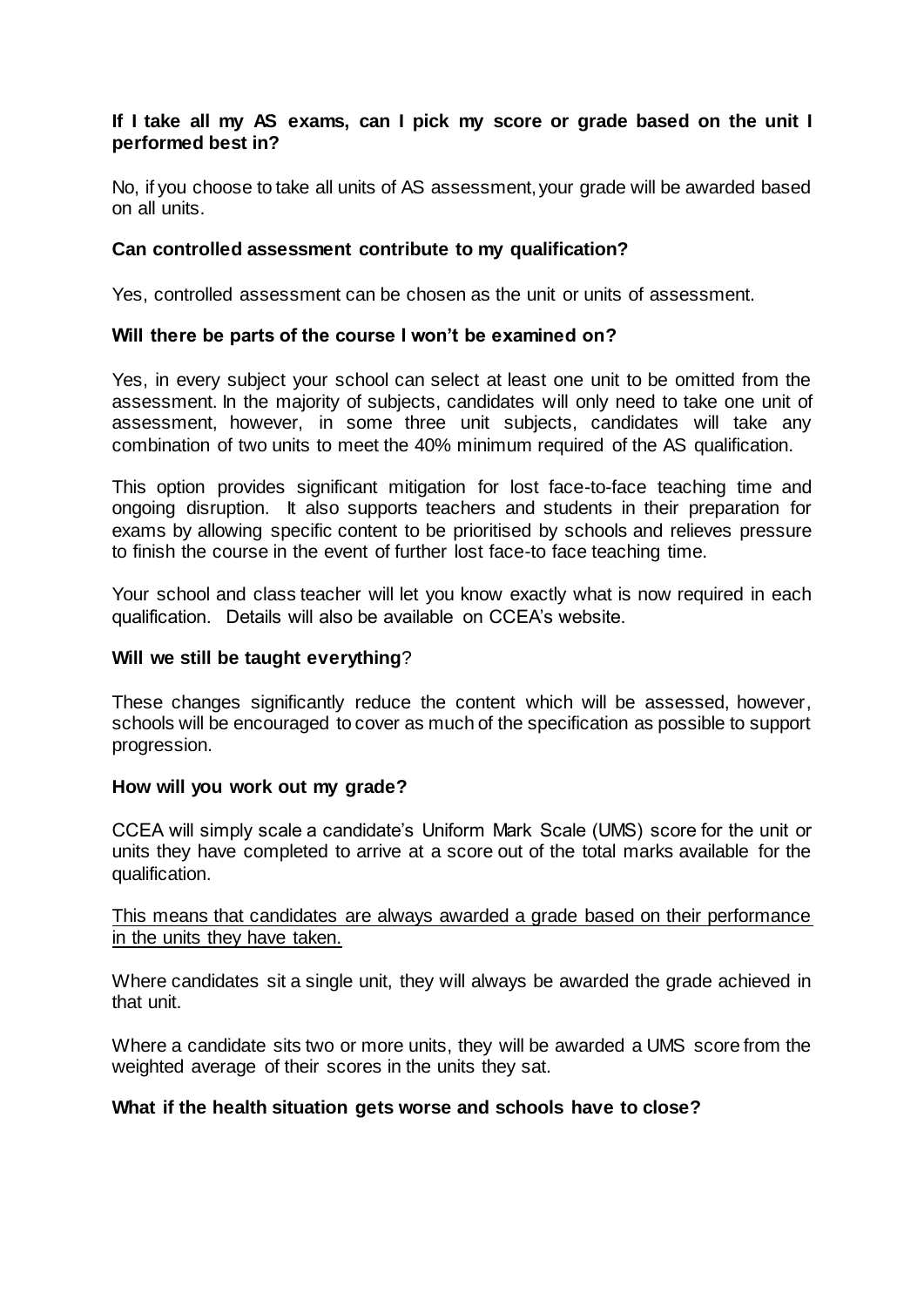The Department has removed as much assessment as possible to take account of ongoing disruption and ensure candidates feel confident in the units on which they are examined.

The public health situation can change quite quickly. CCEA has been asked to have back-up arrangements that can be activated if needed. These will be in place so students can complete their qualifications.

### **Are these qualifications less valuable?**

Absolutely not. The level of demand for the qualifications is the same as in previous years. Higher Education providers and employers will see these as valid qualifications.

Schools and learners should cover as much content as is possible to facilitate progression. There is simply less assessment, to allow schools and learners the opportunity to manage in the disruption caused by the pandemic.

# **What about non-CCEA GCSEs or A Levels?**

Your school will let you know if you are taking qualifications with non-CCEA awarding organisations and provide you with details about these qualifications.

We are urgently seeking clarification on how Welsh (WJEC) qualifications taken by NI candidates will be awarded in 2021 and this information will be communicated to schools as soon as possible.

### **What if I miss my exam due to illness or self-isolation?**

AS candidates who miss an exam due to illness or self-isolation will take the examination at the next possible opportunity in summer 2022. They will continue to benefit from omission of a unit or units of assessment, up to 60% of the AS qualification.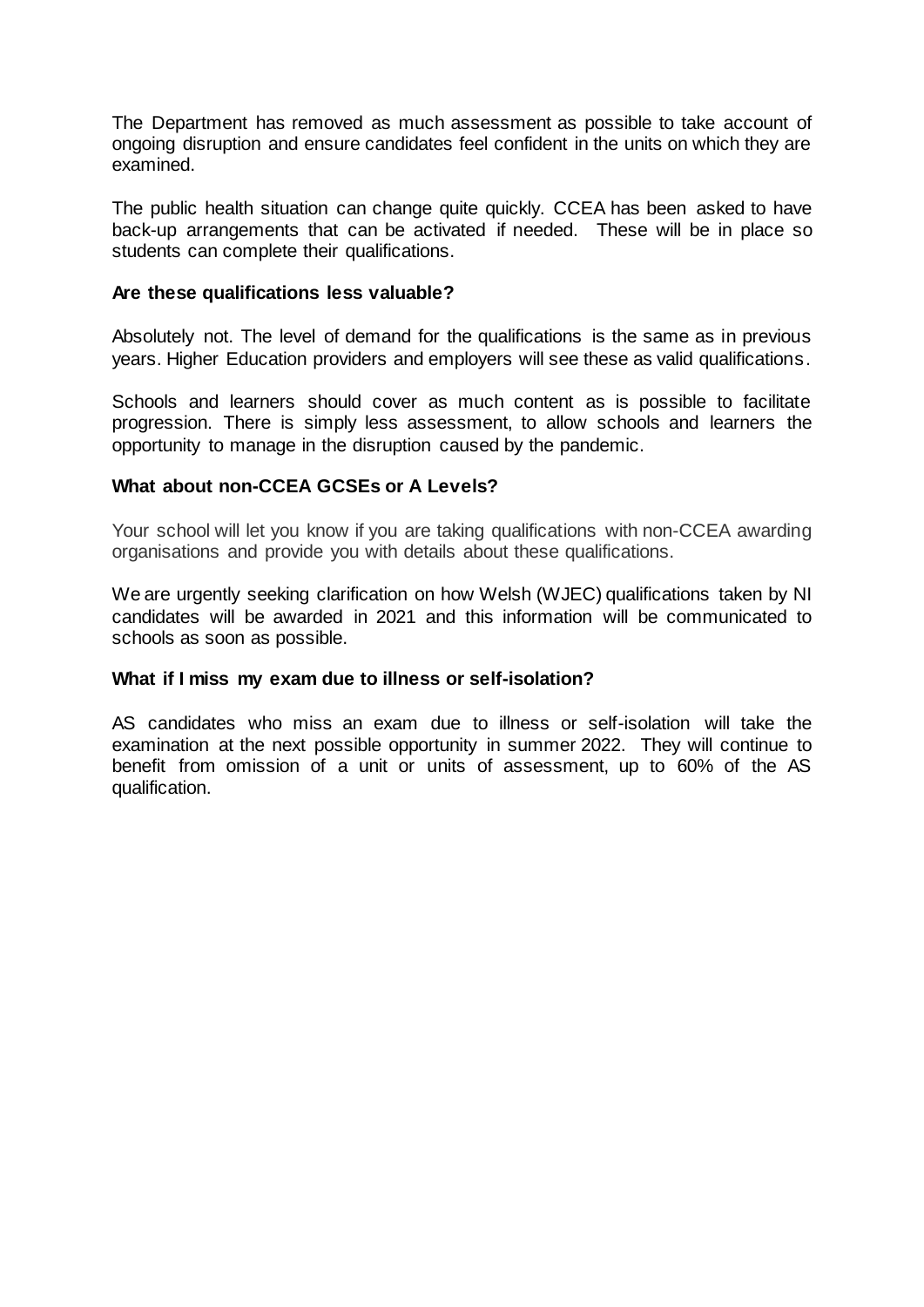# **Frequently Asked Questions – CCEA GCSE Students (normally Year 12) Northern Ireland**

#### **Will exams go ahead?**

It is the Department of Education's priority to ensure that public exams go ahead. It is important that following the cancellation of exams last summer students have the opportunity to demonstrate their knowledge, understanding and skills through the examination process, which is a valid and reliable way to generate outcomes.

The public health situation can change quickly so we will also have back-up plans in place but the focus for everyone should be on preparing for the timetabled examinations.

#### **Will exams take place at the normal time?**

The January 2021 examination series will be held from Monday 11 January to Thursday 14 January 2021.

Summer 2021 CCEA Examinations will commence no earlier than 13 May 2021 and will end on or before Monday 28 June 2021.

Exams are, therefore, starting slightly later than normal. This will provide some additional teaching and learning time, whilst ensuring all exams are held within the normal academic year.

The full timetable has been published by CCEA and is available at [Final GCSE](https://ccea.org.uk/downloads/docs/ccea-asset/Curriculum/Final%20GCSE%20Timetable%20June%202021.pdf)  [Timetable June 2021.pdf \(ccea.org.uk\)](https://ccea.org.uk/downloads/docs/ccea-asset/Curriculum/Final%20GCSE%20Timetable%20June%202021.pdf)

Your school or college will let you know which exams you have been entered for.

### **Will I be issued with a result for my GCSEs?**

Yes, candidates who complete CCEA GCSE examinations to the required performance in summer 2021 will be issued with GCSE results in August so they can progress to the next stage of education or employment.

### **Will there be parts of the course I won't be examined on?**

Yes, in the majority of GCSEs where students are in the second year of study (normally Year 12) one unit of the course will be omitted from the assessment.

In GCSE Religious Studies, Statistics and Government and Politics, candidates will be permitted the option of completing the examination for one assessment unit and a controlled assessment task for the second unit, as an alternative to the second examination.

The controlled assessment task within these three qualifications is considered to be equivalent to 10% of the original specification, meaning candidates will have completed assessment equivalent to 60% of the original specification. However, the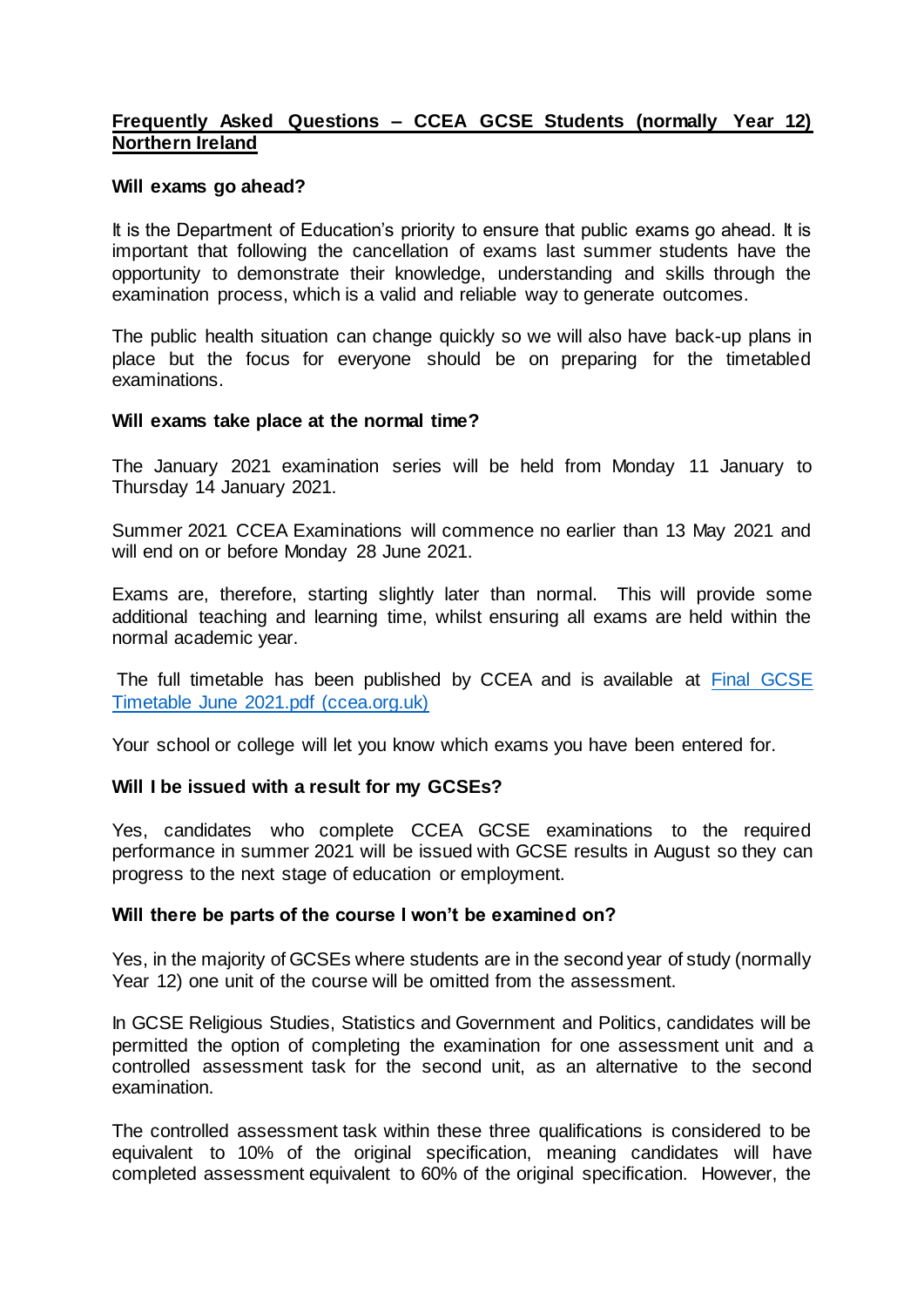controlled assessment task will be worth one-sixth of the uniform marks of the overall revised qualification. The weighting of the revised qualification will be five sixths exam and one sixth controlled assessment.

In line with normal procedures, the controlled assessment tasks in these three subjects will be set by CCEA, internally marked by teachers according to a mark frame provided by CCEA, and then externally moderated by CCEA. CCEA will provide specimen assessment tasks and training for teachers to assist in the marking and internal standardisation processes.

In GCSE Food and Nutrition and GCSE Health and Social Care, there has been a reduction in the content and word limit for the controlled assessment task which will continue to be worth 50% of the qualification.

There have also been some changes, particularly to practical assessments and fieldwork to make sure the qualifications can be delivered safely in the current public health context.

Your school and the class teacher will have let you know exactly what is required in each qualification. Details are also available on CCEA's website.

There are different arrangements for qualifications offered by English and Welsh Examination Boards and your school will be able to explain the arrangements for these qualifications.

# **What about GCSE English Language and Mathematics?**

Students will be required to complete all written assessment units in both GCSE English Language and Mathematics, however there will be no speaking and listening assessment (Unit 2) for GCSE English Language.

GCSE English Language and Mathematics are key 'passport qualifications', which are required for a number of higher level qualifications, such as nursing and teaching qualifications. They are also key curricular skills required throughout adult life. It is important that candidates are given the opportunity to develop their skills and knowledge across these important subjects.

CCEA will provide additional examination aids for candidates taking GCSE Mathematics in January and summer 2021 to recognise ongoing disruption to face-toface learning.

# **Will we still be taught everything**?

These changes significantly reduce the content which will be assessed, however, schools will be encouraged to cover as much of the specification as possible to support progression.